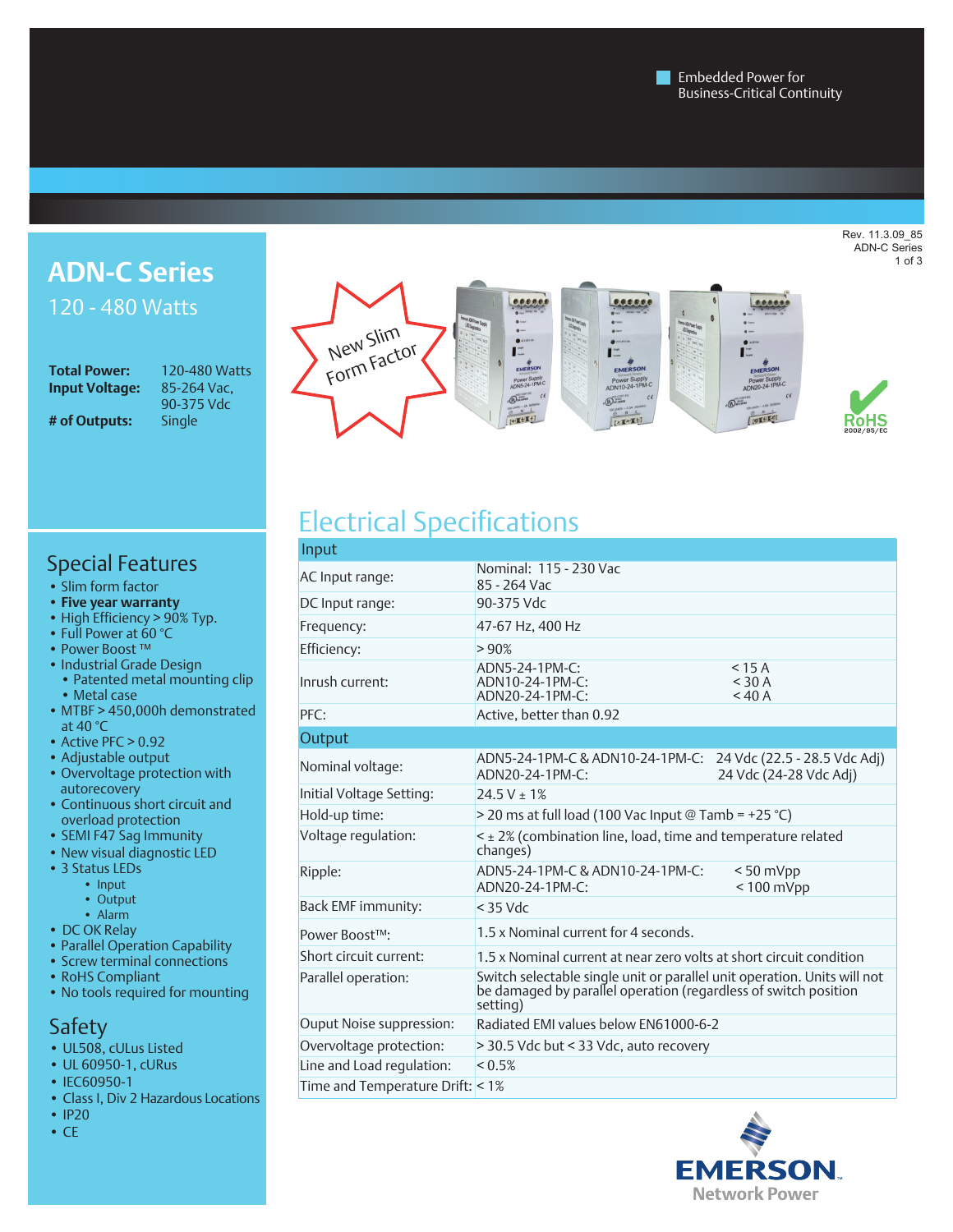Rev. 11.3.09\_85 ADN-C Series 2 of 3

| <b>General Specifications</b> |                                                                                                                                                                                                                                                  |
|-------------------------------|--------------------------------------------------------------------------------------------------------------------------------------------------------------------------------------------------------------------------------------------------|
| <b>EMC</b> Emissions:         | EN61000-6-2:2001, EN61000-6-3:2001, Class B EN55011, EN55022 Radiated and Conducted including Annex.<br>A, EN61000-3-2                                                                                                                           |
| <b>EMC</b> Immunity:          | EN61000-6-1:2001, EN61000-6-2:2001, EN61000-4-2 Level 4, EN61000-4-3 Level 3, EN61000-4-6 Level 3,<br>EN61000-4-4 Level 4 input and level 3 output. EN61000-4-5 Isolation class 4, EN61000-4-11, IEC 61000-4-34<br>voltage dip immunity standard |
| Warranty:                     | 5 Years                                                                                                                                                                                                                                          |
| General protection safety:    | Protected against continuous short-circuit, continuous overload, continous open circuit. Protection Class 1<br>(IEC536), degree of protection IP20 (IEC60529) Safe low voltage: SELV (acc. IEC60950-1)                                           |
| Status Indicators:            | Visual: 3 status LEDs (Input, Output, Alarm)<br>Relay: N.O. contact rated 200 mA/50 Vdc                                                                                                                                                          |

| LED Diagnostics |           |            |        |              |                  |          |            |                |
|-----------------|-----------|------------|--------|--------------|------------------|----------|------------|----------------|
| <b>LED</b>      | <b>OK</b> | Loss of Ac | Low Ac | <b>No Dc</b> | <b>High Load</b> | Overload | <b>Hot</b> | <b>Too Hot</b> |
| $\cdot$ Input   | Green     | $---$      | Yellow | Green        | Green            | Green    | Green      | Green          |
| • Output        | Green     | $---$      | Green  | $---$        | Yellow           | Yellow   | Green      | $---$          |
| $\bullet$ Alarm | $---$     | $---$      | $---$  | Red          | Yellow           | Red      | Yellow     | Yellow         |

### Environmental Specifications

| Storage/shipment:       |                                                                           | $-25 °C$ to + 85 °C                                                                                                  |
|-------------------------|---------------------------------------------------------------------------|----------------------------------------------------------------------------------------------------------------------|
| Operation (convection): | ADN5-24-1PM-C & ADN10-24-1PM-C:<br>$ADN20-24-1PM-C:$                      | Full Load -10 °C to + 60 °C derate to 50% load at +70 °C<br>Full Load -25 °C to + 60 °C derate to 50% load at +70 °C |
|                         | Up to 50% load permissable with horizontal or on top mounting orientation |                                                                                                                      |

### Other Features

| External fusing:      | Not required. Unit provides internal fuse (not accessible)                                                      |                                                                                                                            |  |  |
|-----------------------|-----------------------------------------------------------------------------------------------------------------|----------------------------------------------------------------------------------------------------------------------------|--|--|
| Mounting orientation: | Standard: Vertical, Optional: Horizontal or on Top<br>Simple snap-on to DIN TS35/7.5 or TS35/15 rail system     |                                                                                                                            |  |  |
| Ventilation:          | Normal convection, No fan required                                                                              |                                                                                                                            |  |  |
| Cooling Spacing       | ADN5-24-1PM-C & ADN10-24-1PMC:<br>ADN20-24-1PMC:                                                                | 15 mm in front, 25 mm above and below, 10 mm left and right<br>15 mm in front, 40 mm above and below, 10 mm left and right |  |  |
|                       | Input: Screw terminals, connector size range: 16-10 AWG (1.5-6 mm <sup>2</sup> ) for solid conductors           |                                                                                                                            |  |  |
| Connections:          | Output: Two terminals per output, connector size range: 16-10 AWG (1.5-6 mm <sup>2</sup> ) for solid conductors |                                                                                                                            |  |  |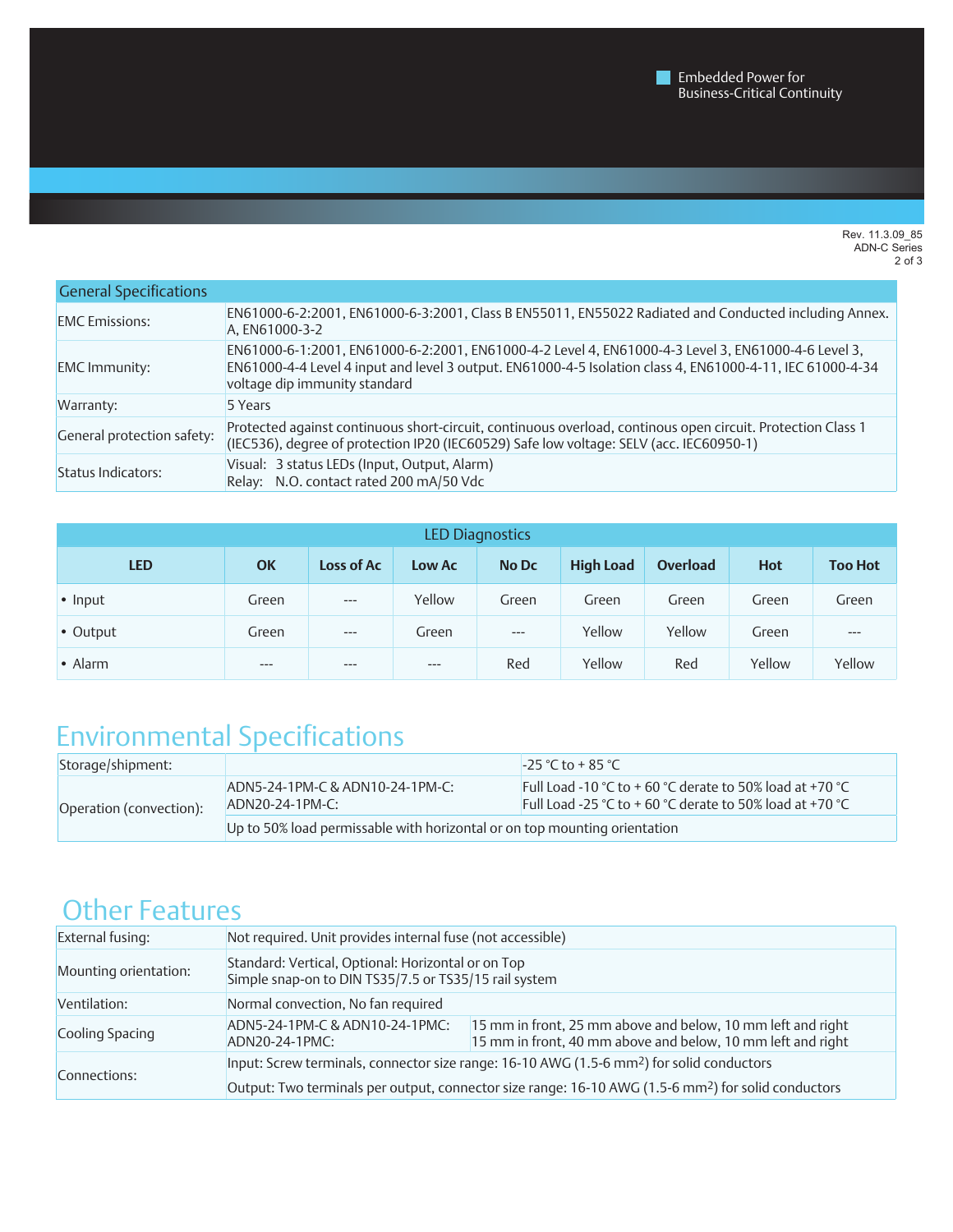#### Ordering Information 240 **Americas**  Model Number Power Input Voltage Weight Current Case Type MTBF Demonstrated at 40 °C ADN5-24-1PM-C 120 W 85-264 Vac 90-375 Vdc\* 1.65 lbs (750 g) 5A @ 24 Vdc Metal with patented mounting clip ADN10-24-1PM-C 240 W 85-264 Vac 1.98 lbs (900 g) 10 A @ 24 Vdc patented 550,000 hours ADN20-24-1PM-C 480 W  $30-373$  vac 2.6 lbs (1200 g) 20 A @ 24 Vdc  $\frac{1}{6}$  Clin 450,000 hours \*No UL listed for DC input

| <b>Dimensions</b> |                      |                           |                  |  |  |
|-------------------|----------------------|---------------------------|------------------|--|--|
|                   | <b>Height</b>        | Width                     | Depth            |  |  |
| ADN5-24-1PM-C     | $4.85$ in $(123$ mm) | 1.97 in $(50 \text{ mm})$ | $4.37(111$ mm)   |  |  |
| ADN10-24-1PM-C    |                      | $2.36$ in (60 mm)         |                  |  |  |
| ADN20-24-1PM-C    |                      | 3.42 in (87 mm)           | 4.96 in (126 mm) |  |  |

#### Mechanical Drawing



5810 Van Allen Way Carlsbad, CA 92008 USA Telephone: +1 760 930 4600 Facsimile: +1 760 930 0698

#### **Europe (UK)**

Waterfront Business Park Merry Hill, Dudley West Midlands, DY5 1LX United Kingdom Telephone: +44 (0) 1384 842 211 Facsimile: +44 (0) 1384 843 355

#### **Asia (HK)**

14/F, Lu Plaza 2 Wing Yip Street Kwun Tong, Kowloon Hong Kong Telephone: +852 2176 3333 Facsimile: +852 2176 3888

For global contact, visit:

**www.PowerConversion.com**

**techsupport.embeddedpower @emerson.com**

While every precaution has been taken to ensure accuracy and completeness in this literature, Emerson Network Power assumes no responsibility, and disclaims all liability for damages resulting from use of this information or for any errors or omissions.

#### **Emerson Network Power.**

The global leader in enabling business-critical continuity.

 $\sqrt{ }$ 



**Surge Protection** 

#### **EmersonNetworkPower.com**

Emerson Network Power and the Emerson Network Power logo are trademarks and service marks of Emerson Electric Co. ©2009 Emerson Electric Co.

#### Rev. 11.3.09\_85 ADN-C Series 3 of 3